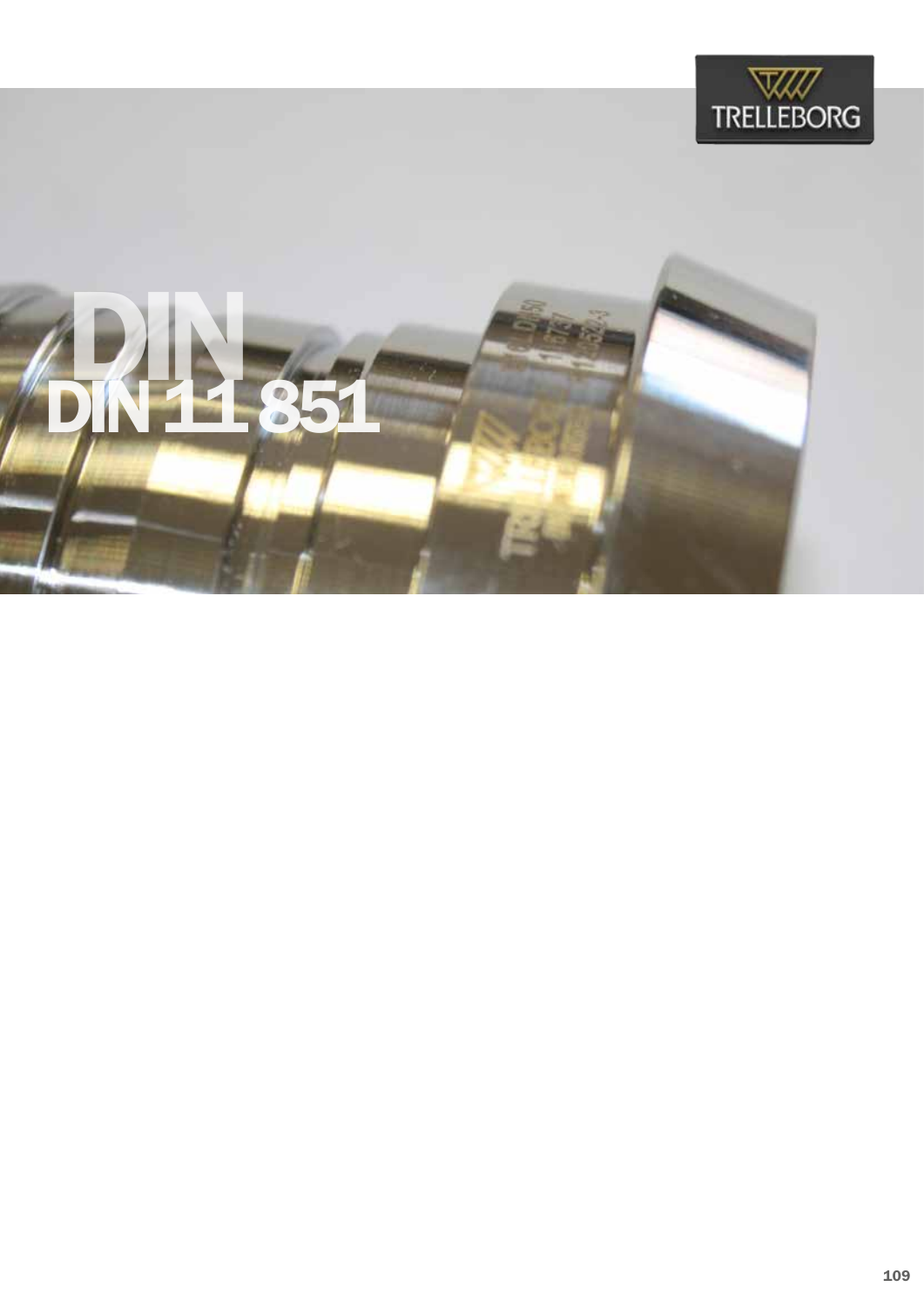## DIN DIN 11 851



MATERIAL MATIÈRE *MATERIAL* SS = Stainless steel Inox

## SIZE DIMENSIONS *DIMENSIONES* From DN 25 to 150 mm

THREAD FILETAGE *ROSCA* DIN 405





**Mâle**





| A   | d   |
|-----|-----|
| 22  | 10  |
| 28  | 16  |
| 36  | 20  |
| 44  | 26  |
| 50  | 32  |
| 56  | 38  |
| 68  | 50  |
| 86  | 66  |
| 100 | 81  |
| 121 | 100 |
| 150 | 125 |
| 176 | 150 |
|     |     |

| 18<br>28x1/8"<br>38   |  |
|-----------------------|--|
| 18<br>34x1/8"<br>44   |  |
| 44x1/6"<br>54<br>21   |  |
| 52x1/6"<br>63<br>21   |  |
| 70<br>21<br>58x1/6"   |  |
| 21<br>65x1/6"<br>78   |  |
| 78x1/6"<br>92<br>22   |  |
| 112<br>95x1/6"<br>25  |  |
| 110x1/4"<br>127<br>30 |  |
| 130x1/4"<br>148<br>31 |  |
| 160x1/4"<br>178<br>35 |  |
| 190x1/4"<br>210<br>40 |  |

## MALE PART NEZ FILETÉ FEMALE PART PIÈCE LISSE NUT ECROU GASKET JOINT DE RACCORD



| A   | B   | L   |
|-----|-----|-----|
| 20  | 12  | 4,5 |
| 26  | 18  | 4,5 |
| 33  | 23  | 4,5 |
| 40  | 30  | 5   |
| 46  | 36  | 5   |
| 52  | 42  | 5   |
| 64  | 54  | 5   |
| 81  | 71  | 5   |
| 95  | 85  | 5   |
| 114 | 104 | 6   |
| 142 | 130 | 7   |
| 167 | 155 | 7   |



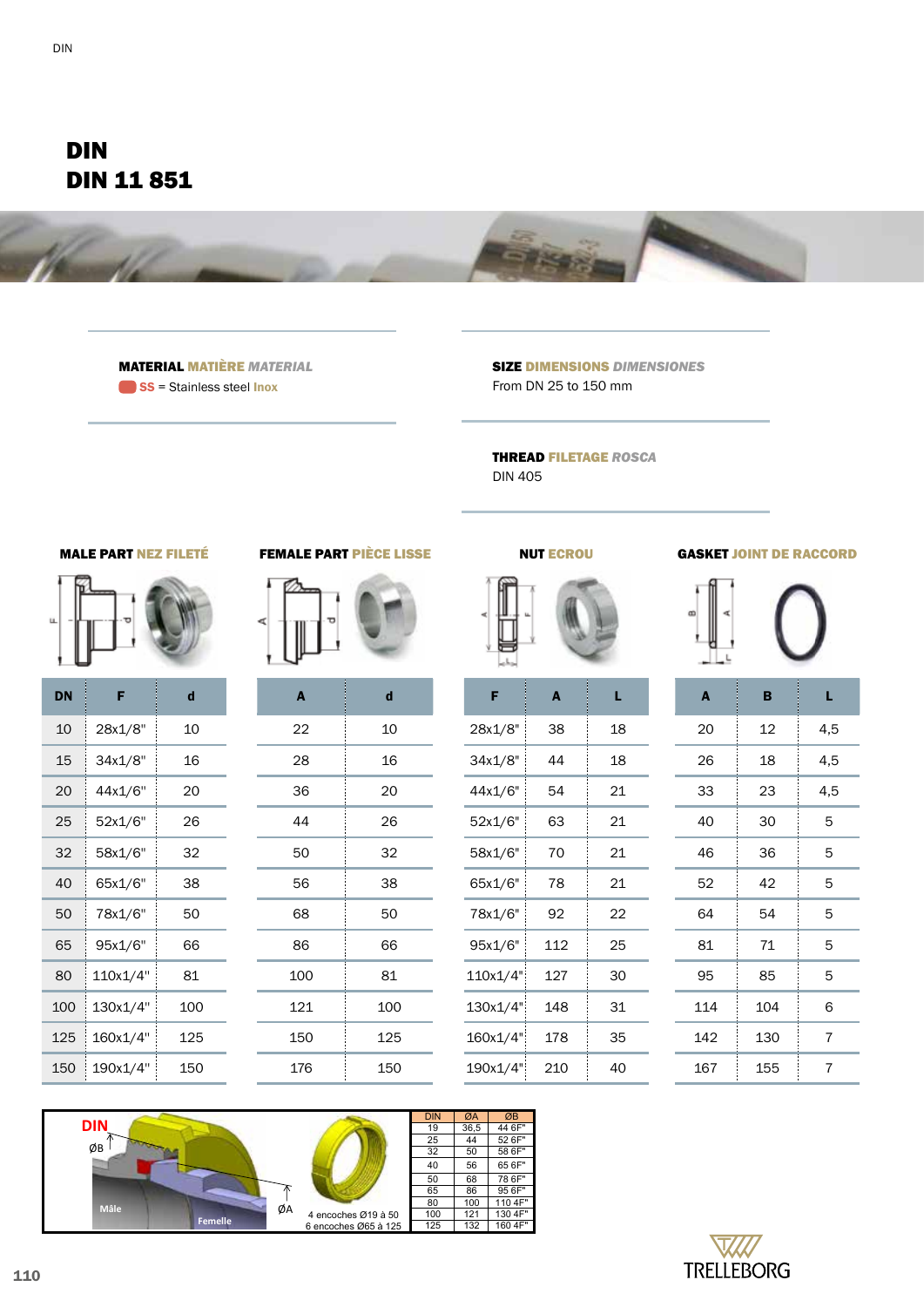| <b>Trelleborg Fittings 2015</b> |                                                |                                                   |                | ID coupling<br>Diam. raccord<br>Diam. racor | ID shank<br>Diam. douille<br>Diam. espiga | Ref.      | <b>Notes</b> |
|---------------------------------|------------------------------------------------|---------------------------------------------------|----------------|---------------------------------------------|-------------------------------------------|-----------|--------------|
|                                 |                                                |                                                   |                | 25                                          | 25                                        | 011 69 88 |              |
|                                 | Female. Serrated hose<br>shank. For circlip.   | PAGE 99.<br>Circlip and ferrule.<br>Jupe et jonc. |                | 32                                          | 32                                        | 510 02 89 |              |
|                                 |                                                |                                                   |                | 40                                          | 38                                        | 011 69 36 |              |
|                                 |                                                |                                                   |                | 50                                          | 51                                        | 011 67 37 |              |
|                                 | Femelle. Douille crantée.<br>Pour jonc.        |                                                   | <b>SS 316L</b> | 65                                          | 63                                        | 011 69 12 |              |
|                                 | Hembra. Caña acana-<br>lada, Para anillo.      | Junta y anillo.                                   |                | 80                                          | 76                                        | 011 69 15 |              |
|                                 |                                                |                                                   |                | 100                                         | 101,5                                     | 011 70 16 |              |
|                                 |                                                |                                                   |                | 125                                         | 125                                       | 510 03 15 |              |
|                                 |                                                |                                                   |                | 150                                         | 150                                       | 510 09 41 |              |
|                                 |                                                | PAGE 99.<br>Circlip and ferrule.<br>Jupe et jonc. |                | 25                                          | 25                                        | 011 69 89 |              |
|                                 |                                                |                                                   |                | 32                                          | 32                                        | 510 02 88 |              |
|                                 | Male. Serrated hose<br>shank. For circlip.     |                                                   |                | 40                                          | 38                                        | 011 69 35 |              |
|                                 | Mâle. Douille crantée.<br>Pour jonc.           |                                                   | <b>SS 316L</b> | 50                                          | 51                                        | 011 67 38 |              |
|                                 | Macho. Caña acanalada.<br>Para anillo.         | Junta y anillo.                                   |                | 65                                          | 63                                        | 011 69 11 |              |
|                                 |                                                |                                                   |                | 80                                          | 76                                        | 011 69 14 |              |
|                                 |                                                |                                                   |                | 100                                         | 101,5                                     | 011 70 15 |              |
|                                 | Nut.<br>Ecrou.<br>Tuerca.                      |                                                   |                | 25                                          |                                           | 011 69 85 |              |
|                                 |                                                |                                                   |                | 32                                          |                                           | 510 02 87 |              |
|                                 |                                                |                                                   |                | 40                                          |                                           | 011 69 34 |              |
|                                 |                                                |                                                   |                | 50                                          |                                           | 011 67 39 |              |
|                                 |                                                |                                                   | <b>SS 304</b>  | 65                                          |                                           | 011 69 10 |              |
|                                 |                                                |                                                   |                | 80                                          |                                           | 011 69 13 |              |
|                                 |                                                |                                                   |                | 100                                         |                                           | 011 70 12 |              |
|                                 |                                                |                                                   |                | 125                                         |                                           | 510 03 13 |              |
|                                 |                                                |                                                   |                | 150                                         |                                           | 510 09 43 |              |
|                                 |                                                |                                                   |                | 25                                          |                                           | 510 23 30 |              |
|                                 |                                                |                                                   |                | 32                                          |                                           | 510 23 31 |              |
|                                 |                                                |                                                   |                | 40                                          |                                           | 510 23 32 |              |
|                                 | Gasket. For male DIN.<br>Joint. Pour mâle DIN. |                                                   | 50             |                                             | 510 18 03                                 |           |              |
|                                 |                                                | <b>EPDM</b>                                       | 65             |                                             | 510 23 33                                 |           |              |
|                                 | Junta. Para macho DIN.                         |                                                   |                | 80                                          |                                           | 510 23 34 |              |
|                                 |                                                |                                                   |                | 100                                         |                                           | 510 23 35 |              |
|                                 |                                                |                                                   |                | 125                                         |                                           | 510 23 36 |              |
|                                 |                                                |                                                   |                | 150                                         |                                           | 510 20 66 |              |

**AL = Aluminium** BR = Brass Laiton *Latón* ST = Steel Acier *Acero* SS = Stainless steel Inox PP = Polypropylene



For any other need, do consult us. Pour tout autre besoin, nous consulter. Pour tout autre besoin, nous consulter.<br>Para otras necesidades, consultarnos.